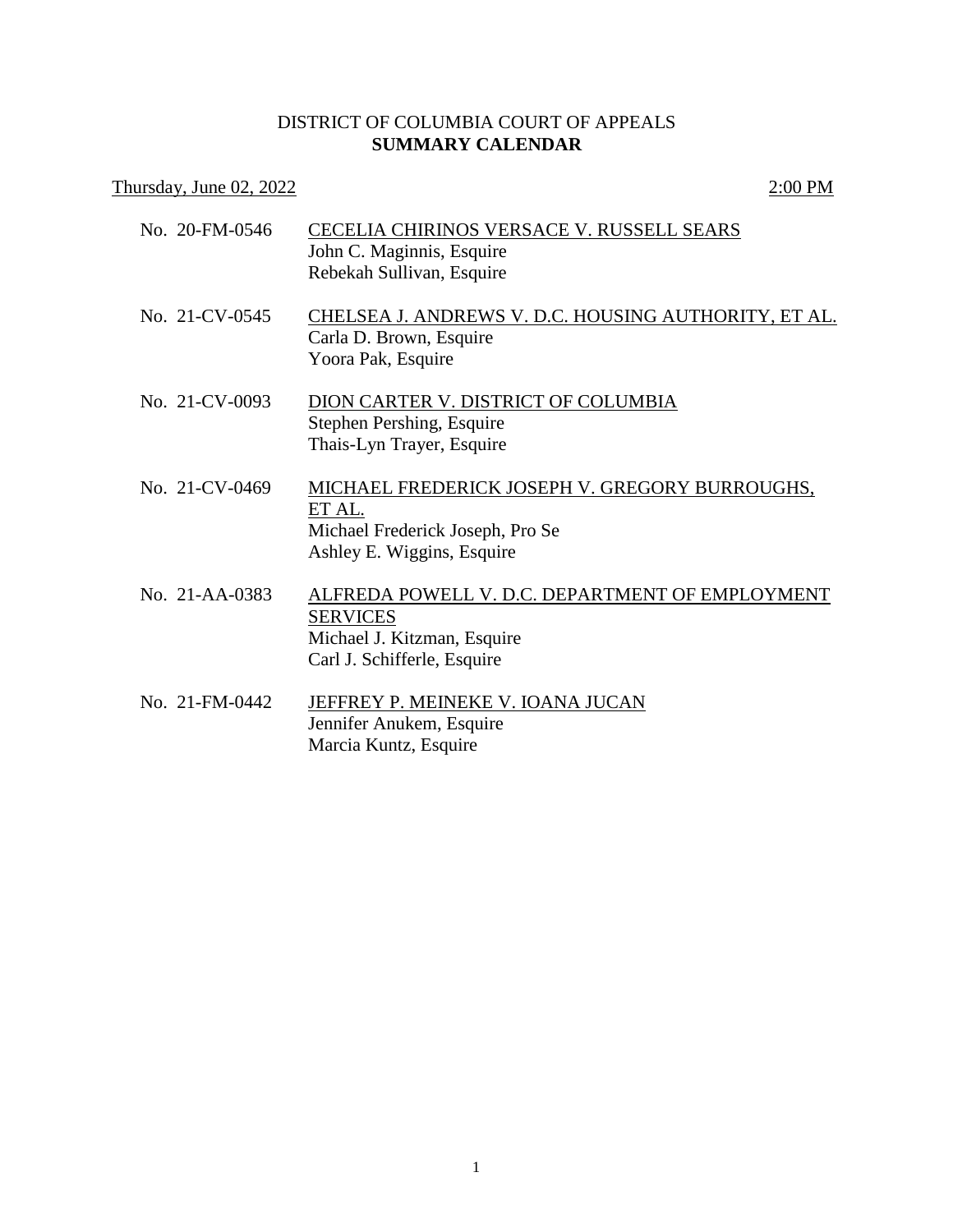| No. 21-CM-0509                   | JONATHAN ROBINSON V. UNITED STATES<br>Fareed Hayat, Esquire<br>Emmanuel C. Hampton, Esquire                                              |
|----------------------------------|------------------------------------------------------------------------------------------------------------------------------------------|
| No. 21-CV-0620                   | CAROLE GEARY V. NATIONAL NEWSPAPER PUBLISHERS<br><b>ASSOCIATION</b><br>Manotti L. Jenkins, Esquire<br>Robert W. Angle, Esquire           |
| No. 21-CV-0140<br>No. 21-CV-0337 | STEPHEN FARINA V. DALE SANDERS<br>STEPHEN FARINA V. DALE SANDERS<br>Stephen Farina, Pro Se                                               |
| No. 21-CV-0744                   | ELLIOTTE P. COLEMAN V. CARRINGTON MORTGAGE<br><b>SERVICES, LLC</b><br>Elliotte Patrick Coleman, Pro Se<br>Daniel J. Pesachowitz, Esquire |
| No. 21-FM-0578                   | JARON PENSINGER V. MADISON MINELLI<br>Jaron Pensinger, Pro Se<br>Gary Oldehoff, Esquire                                                  |
| No. 21-CV-0669                   | BERNARD JONES V. CARLITA RAY<br>Jessica Blumberg, Esquire<br>Carlita Ray, Pro Se                                                         |